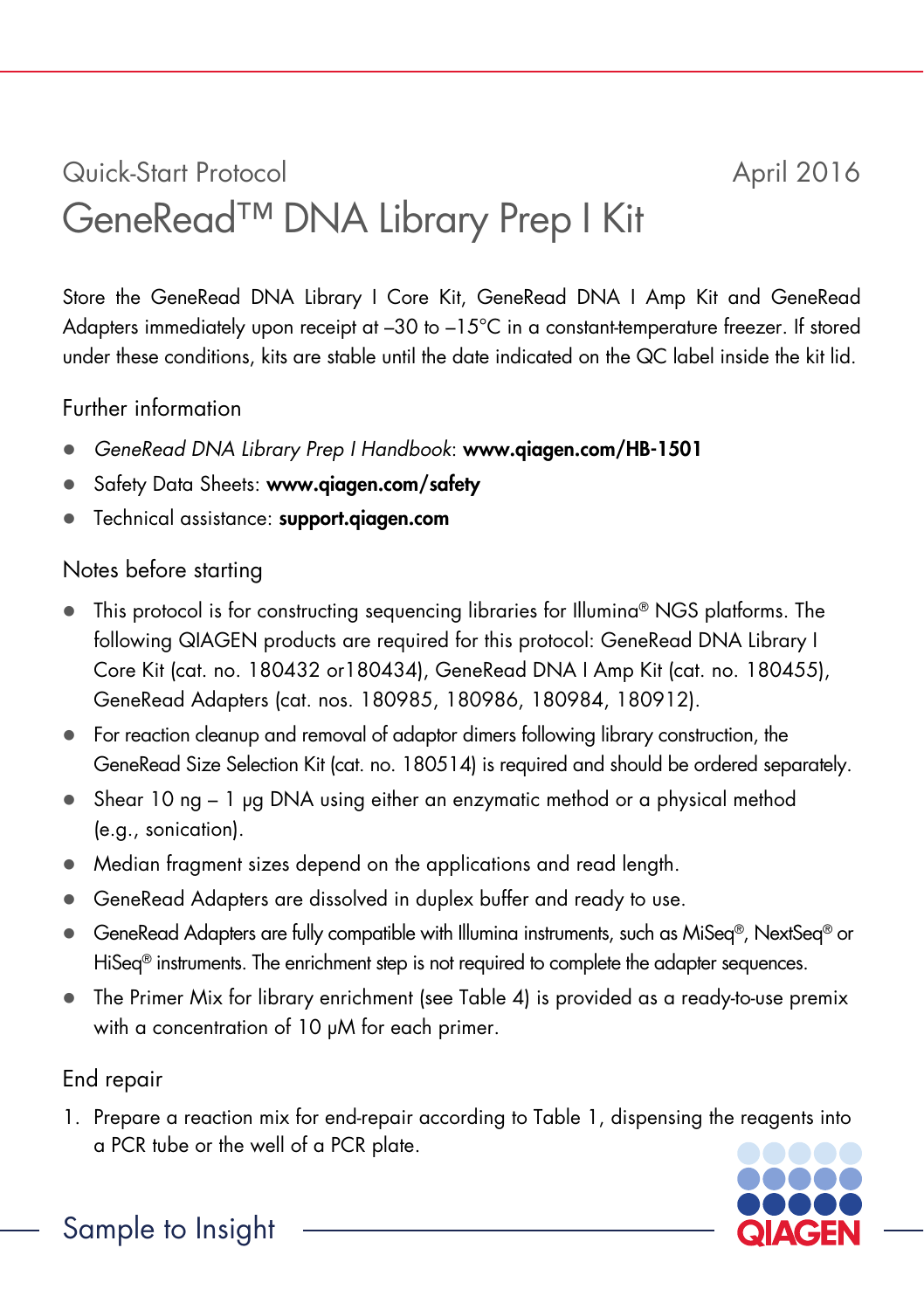Note: The reaction mix should be prepared on ice. Table 1. Reaction mix for end-repair

| Component                    | Volume/reaction (µl) |
|------------------------------|----------------------|
| DNA*                         | Variable             |
| RNase-free water             | Variable             |
| End-Repair Buffer, 10x*      | 2.5                  |
| End-Repair Enzyme Mix        | 2                    |
| <b>Total reaction volume</b> | 25                   |

\* Genomic DNA and double-stranded cDNA: 50 ng–1 µg; gene panel amplicons: 10–200 ng.

- 2. Mix thoroughly.
- 3. Program a thermocycler to incubate for 30 min at 25°C, followed by 20 min at 75°C to inactivate the enzyme.

## A-addition

4. Prepare a reaction mix for A-addition according to Table 2, adding the components to the PCR tube containing the end-repaired DNA from step 3.

Table 2. Reaction mix for A-addition

| Component                                   | Volume/reaction (µl) |
|---------------------------------------------|----------------------|
| End-repaired DNA (from step 3)              | 25                   |
| A-Addition Buffer, 10x                      | 3                    |
| Klenow Fragment ( $3' \rightarrow 5'$ exo-) | 3                    |
| <b>Total reaction volume</b>                | 31                   |

- 5. Mix thoroughly.
- 6. Program a thermocycler to incubate for 30 min at 37°C, followed by 10 min at 75°C to inactivate the enzyme.

#### Adapter ligation

7. Prepare a reaction mix for adapter ligation according to Table 3, adding the components to the PCR tube containing DNA that has undergone end-repair and A-addition (step 6).

Note: When using barcode adapters, open one adapter tube at a time and change gloves between pipetting the different barcode adapters to avoid cross-contamination.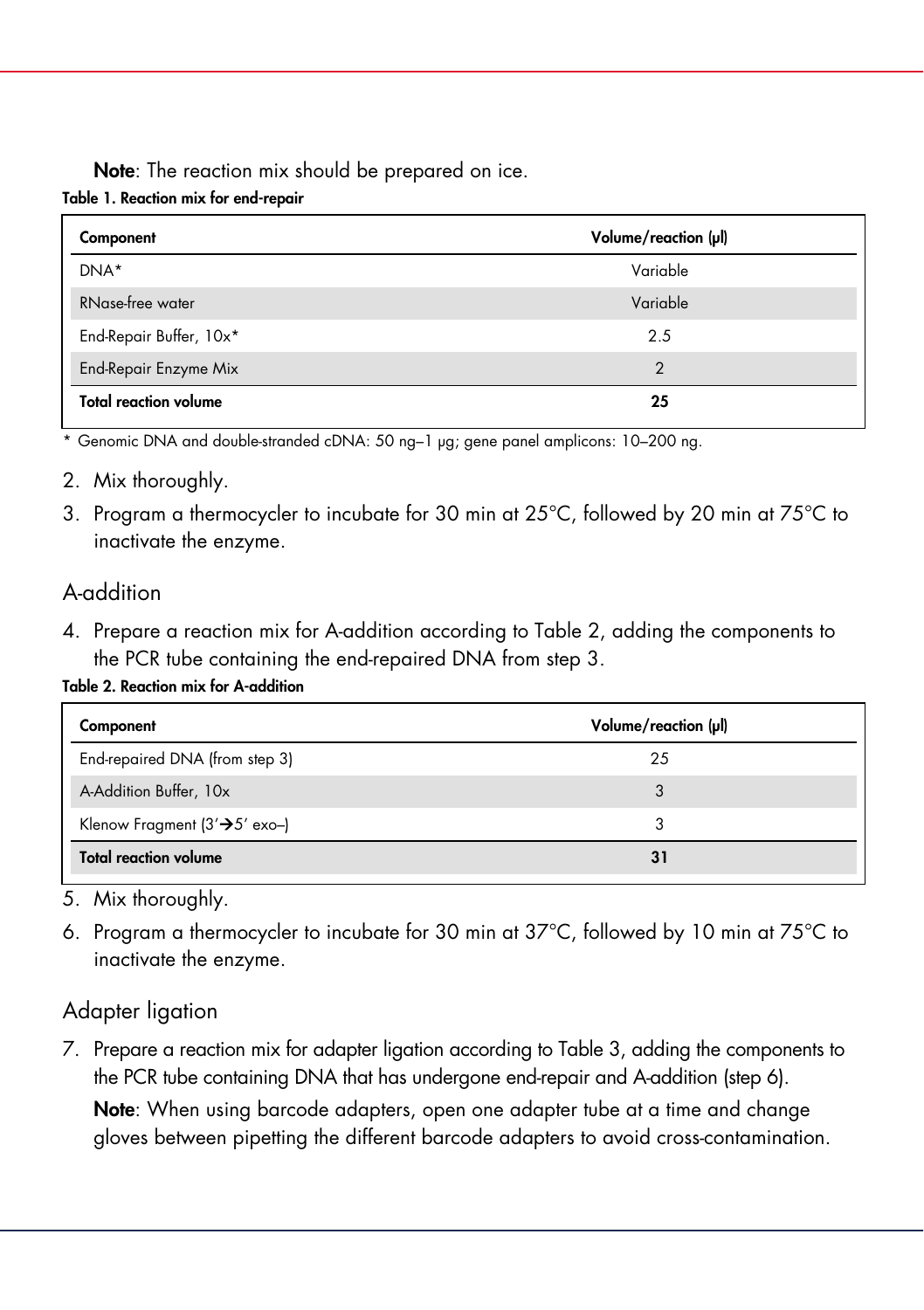IMPORTANT: Only one single adapter should be used per ligation reaction. If adaptors from another supplier are used, follow the manufacturer's instructions.

Table 3. Reaction setup for adaptor ligation

| Component                                                 | Volume/reaction (µl)       |
|-----------------------------------------------------------|----------------------------|
| DNA from step 6 (has undergone end-repair and A-addition) | 31                         |
| Ligation Buffer, 2x                                       | 45                         |
| GeneRead Adapter                                          | $2.5*$                     |
| T4 DNA Ligase                                             | $\boldsymbol{\mathcal{A}}$ |
| RNase-free water                                          | Variable                   |
| <b>Total reaction volume</b>                              | 90                         |

\* Alternatively, add the correct amount of adapter according to supplier's directions.

- 8. Mix thoroughly.
- 9. Program a thermocycler to incubate for 10 min at 25°C.

IMPORTANT: Do not use a thermocycler with a heated lid.

Reaction cleanup and removal of adaptor dimers

- 10.If sequencing the library directly (i.e., without further amplification), follow step 10a. If amplifying the library prior to sequencing, follow step 10b.
	- 10a. Clean up DNA from step 9 using the GeneRead Size Selection Kit (not provided; cat. no. 180514), then proceed to step 11.

Note: Following purification, the DNA can be stored at -20°C.

- 10b. If amplifying the library prior to sequencing, clean up the DNA from step 9 using the GeneRead Size Selection Kit (not provided; cat. no. 180514), and proceed to step 13.
- 11.Assess the quality of the library using a capillary electrophoresis device or comparable method. Check for the correct size distribution (see Figure 1) of library fragments and for the absence of adapters or adapter dimers.

Note: The median size of the DNA fragment should be shifted by the size of the adapters that were ligated to the library fragments (e.g., for the GeneRead Adapter I Set 12-plex, add 120 bp).

Note: The median fragment size can be used for subsequent qPCR-based quantification methods (step 12).